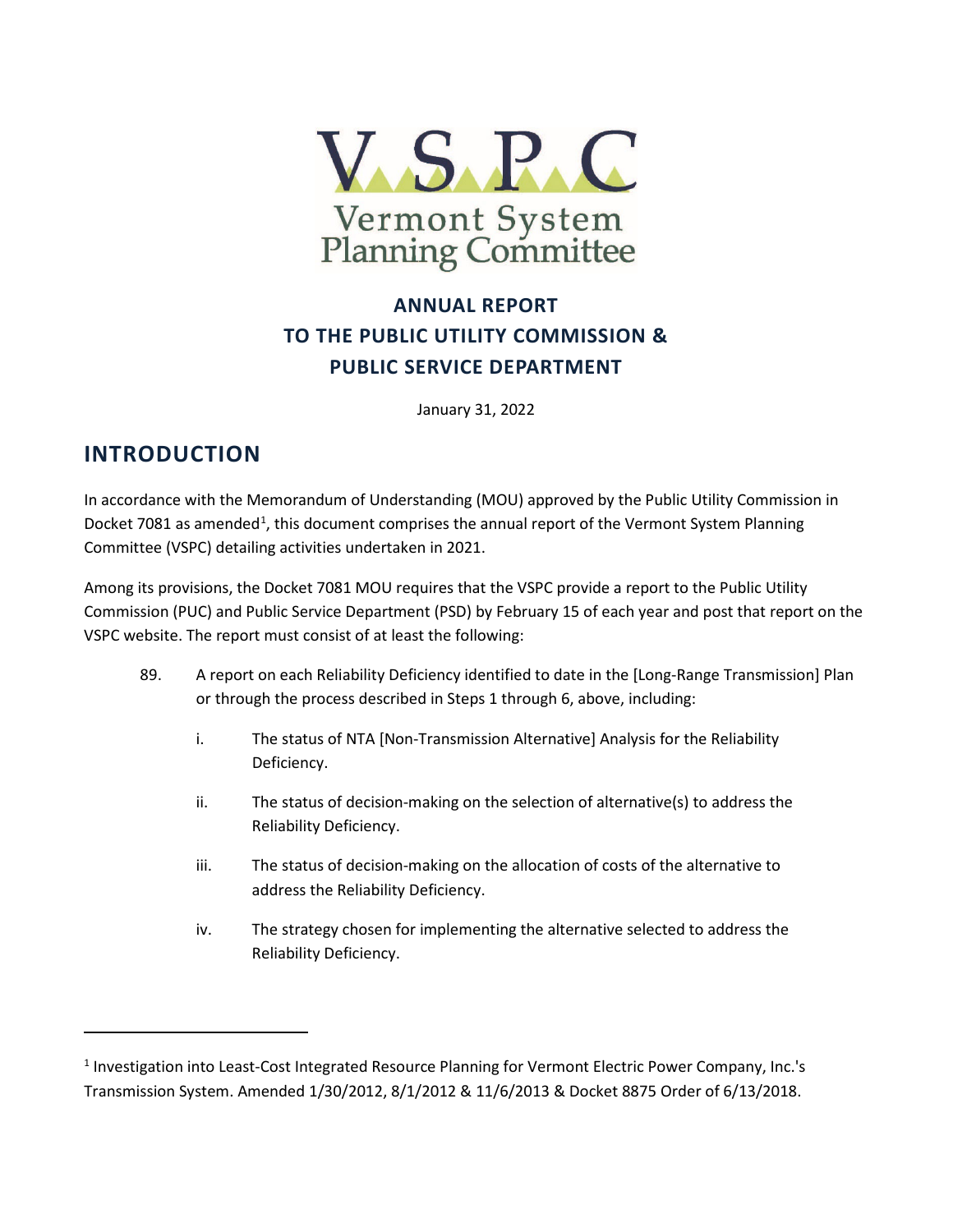- v. The status of implementation of the alternative(s) to address the Reliability Deficiency.
- vi. All documentation pursuant to paragraph 86, above, relating to advisory votes within the preceding calendar year.<sup>[2](#page-1-0)</sup>
- 90. A statement of the dates and locations of all VSPC meetings held during the preceding  $vear.<sup>3</sup>$  $vear.<sup>3</sup>$  $vear.<sup>3</sup>$

In 2014, the Commission approved a recommendation by the VSPC, designed to harmonize reporting procedures, that the VSPC annual report incorporate annual utility updates on areas that have been approved for energy efficiency geographical targeting.<sup>[4](#page-1-2)</sup> At this time, no area of the state is designated for energy efficiency geographic targeting so no such annual utility updates are provided for the current year.

This document represents the VSPC annual report on the status of transmission and non-transmission analysis, solution selection, cost allocation, and implementation planning of all identified reliability deficiencies as required by the MOU, as well as the meetings and organizational work of the VSPC during 2021.

## **VSPC ACCOMPLISHMENTS, MEETINGS AND PROCESS**

The past year was the fourteenth full year of VSPC operation. As a result of the COVID-19 pandemic, and federal and state guidance to contain the virus, the VSPC moved to virtual meetings in March 2020 and continued to meet remotely in 2021. During this year, the major activities and accomplishments of the Committee included:

- Provided input to Vermont Electric Power Company (VELCO) in its draft 2021 Vermont Long-Range Transmission Plan. Participated in a two-month VSPC review process specified in the MOU, prior to release of the public review draft.
- Developed, and filed on November 8, 2021, the annual geographic targeting recommendations to the Commission. The Geographic Targeting Subcommittee developed the recommendations following a full review of transmission and subtransmission issues, as established in Docket 7081, and distribution issues, as established in Docket 7873/7874.
- Received regular briefings on a variety of current policy proceedings, such as the PUC Rule 5.500 Interconnection draft rule, the PUC Energy Storage Rulemaking, the Vermont Climate Action Plan, and the Public Service Department's updated Comprehensive Energy Plan.

<span id="page-1-0"></span><sup>&</sup>lt;sup>2</sup> ¶ 86 requires the VSPC to take advisory votes to resolve disputes regarding determinations of affected utilities and cost allocation.

<span id="page-1-1"></span><sup>3</sup> Docket 7081 MOU at 35-36.

<span id="page-1-2"></span><sup>4</sup> Docket EEU-2013-11, In re: VSPC Geographic Targeting Improvement Analysis, 1/24/2014.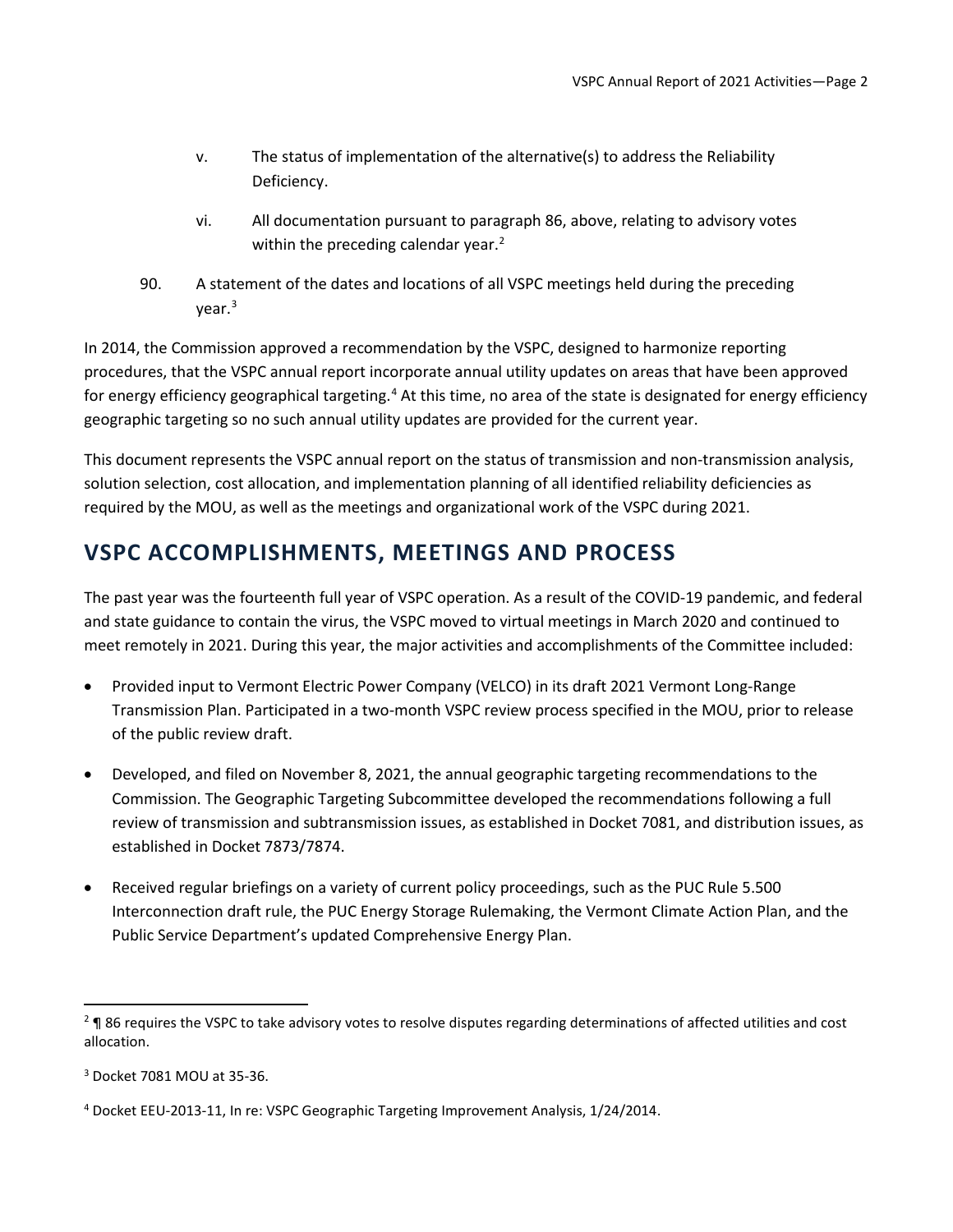- Heard presentations on a wide variety of energy-related initiatives, studies and reports including: ISO-NE's *Transition to the Future Grid* studies, communications protocols and control infrastructure essential to aggregation of distributed energy resources, regional transmission investments and cost allocation methodology in New England, and federal legislation regarding electric transmission infrastructure investments.
- Updated participants regularly on significant policy developments at ISO-NE, the Federal Energy Regulatory Commission (FERC) and the North American Electric Reliability Corporation (NERC) with regular participation by an ISO-New England (ISO-NE) representative, and briefings by VELCO. Topics of particular focus included: FERC Order 2222, behind-the-meter load reconstitution, cluster study requirements to monitor the cumulative impacts of distributed generation on the transmission system, NERC-proposed reliability guidelines, and FERC's Advanced Notice of Proposed Rulemaking on Interregional Planning, Generator Interconnection and Cost Allocation Initiative.

The VSPC held the following full committee meetings during 2021:

| 1/27/2021  | Virtual quarterly meeting |
|------------|---------------------------|
| 4/21/2021  | Virtual quarterly meeting |
| 7/21/2021  | Virtual quarterly meeting |
| 10/27/2021 | Virtual quarterly meeting |

The subcommittees of the VSPC met throughout the year as follows:

- Coordinating Subcommittee: The Coordinating Subcommittee met on January 15, April 9, July 9 and October 13 to plan the agendas for regular VSPC meetings.
- Forecasting Subcommittee: The Forecasting Subcommittee met on August 3. The focus of the subcommittee meeting was to discuss the takeaways from the forecasting process for the 2021 Vermont Long-Range Transmission Plan, and identify new sources of data to include in the 2023 Long-Range Plan forecasting effort.
- Geographic Targeting Subcommittee: The Geographic Targeting Subcommittee met on May 21 to carry out its responsibilities regarding geographic targeting recommendations to the full VSPC on energy efficiency and distributed generation.

The calendar of all VSPC meetings is posted on the VSPC website at: <http://www.vermontspc.com/calendar>

Agendas and meeting minutes for the full VSPC meetings are posted on the VSPC website at: <http://www.vermontspc.com/vspc-at-work/meetings>